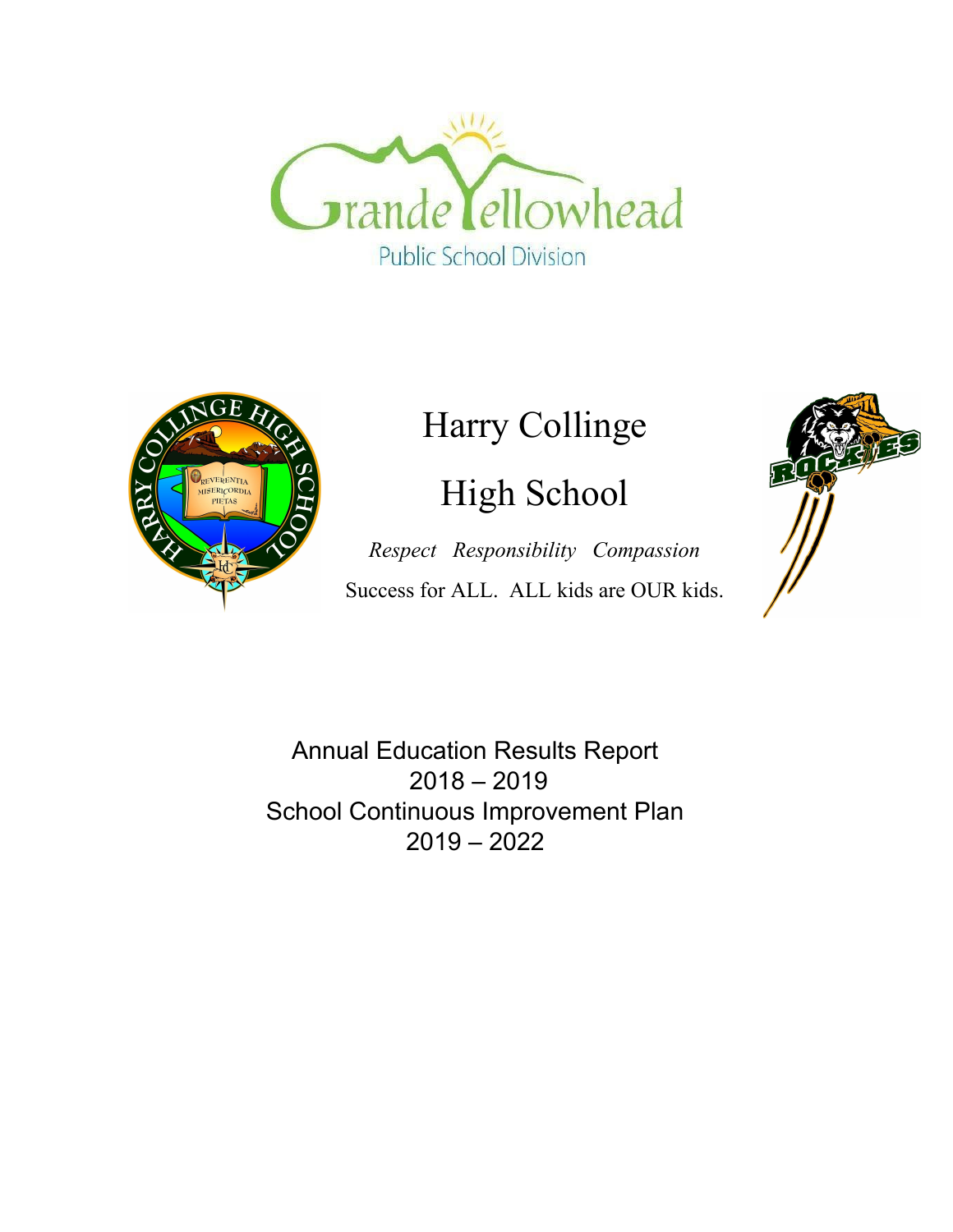

# **VISION**

Our school division endeavours to provide each student with the opportunity to fulfill their potential and pursue their dreams.

# **MISSION**

We nurture each student's education and well-being within an inclusive rural learning community.

# **PRIORITIES**

Student Learning · Teaching & Leadership Excellence · Community Engagement

# **BELIEFS AND VALUES**

- The parent is the primary advocate of the child.
- Every individual has the right to a welcoming, caring, respectful, safe and inclusive learning environment.
- Rural communities contribute to the success of all our students.
- All students develop a passion for life-long learning, innovation and excellence.
- Learning is a shared responsibility between students, parents, schools and communities.
- Learners are well prepared for active citizenship.

# **CORE VALUES**

Integrity ∙ Trust ∙ Honesty ∙ Mutual Respect ∙ Courage ∙ Commitment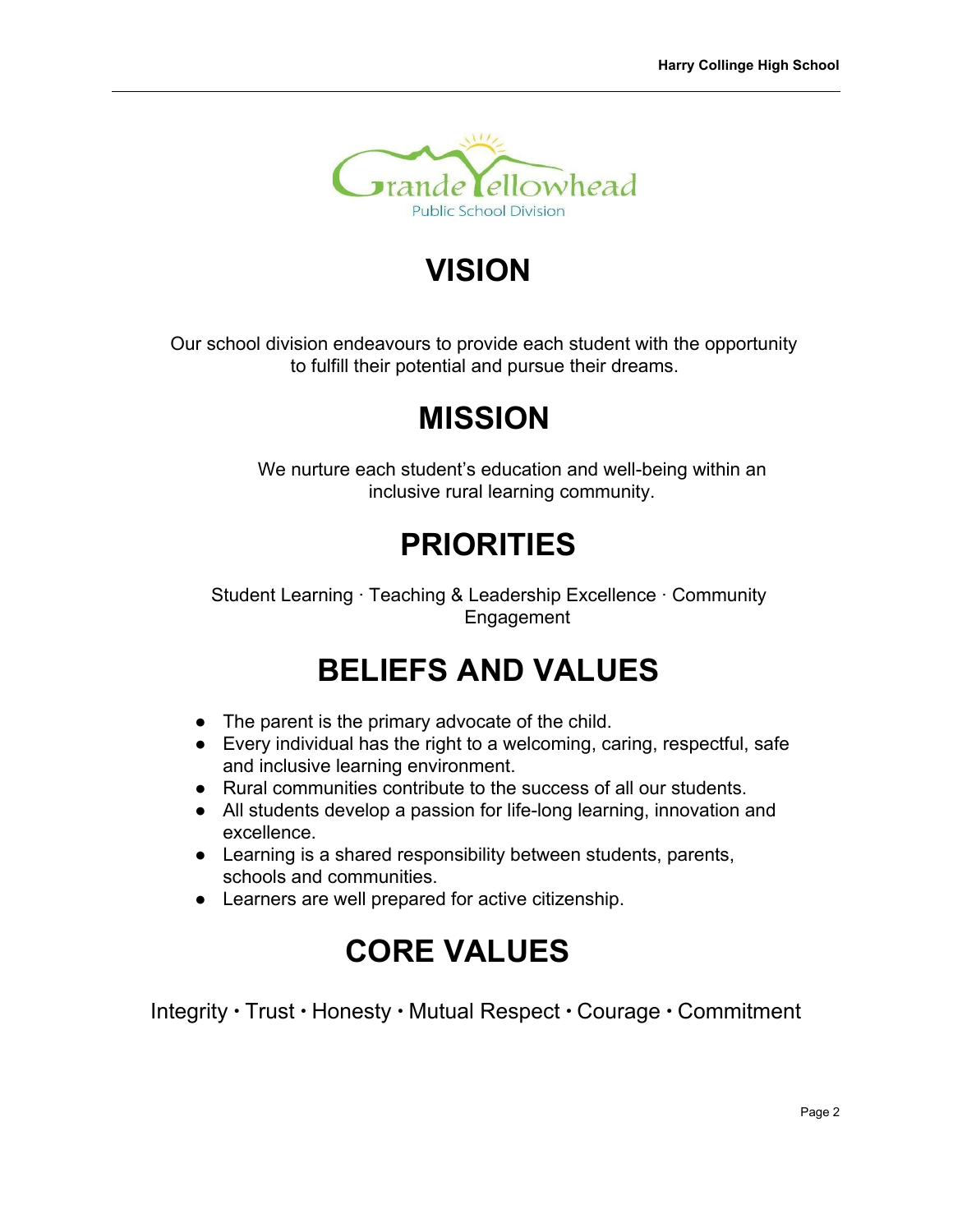### **Public Assurance**

Planning and reporting in education is an essential part of ensuring that all students have equitable opportunities to acquire the knowledge, skills and attitudes they need to be self-reliant, responsible, caring and contributing citizens. Planning ensures resources for education are used in the best possible ways to meet the educational needs of Alberta's young people and reporting through transparent and timely mediums provides assurance of this promise to all stakeholders.

The Division Assurance Plan outlines priorities for student learning, teaching and leadership excellence and community engagement in the Division, guides budget development, and forms the basis for reporting on progress and achievement of provincial and local priorities. The Division follows Alberta Education's Assurance process and co-creates a Divisional Assurance plan with its educational partners that aligns with the Alberta Education Business Plan and required success measures. School plans are updated annually and serve as dynamic documents that meet the ever-changing needs of our school communities in a reflective and responsive manner.

In reporting Division results, the Assurance process provides accountability through the division website. This accountability is the obligation of the Division to be answerable for the performance and results.

The Division recognizes its responsibility to keep stakeholders informed about accomplishments and work toward the plan priorities. The Division and its schools will keep its school communities and the public informed of progress throughout the year on strategies identified in the School Continuous Improvement Plan.

### **Harry Collinge High School Demographics**

- Grade 8 12, dual track (English French Immersion)
- 420 students (September 30, 2019)
- 24 teachers
- 8 support staff (Indigenous Liaison, Family School Liaison Counsellor, BEST coach, Educational Assistants)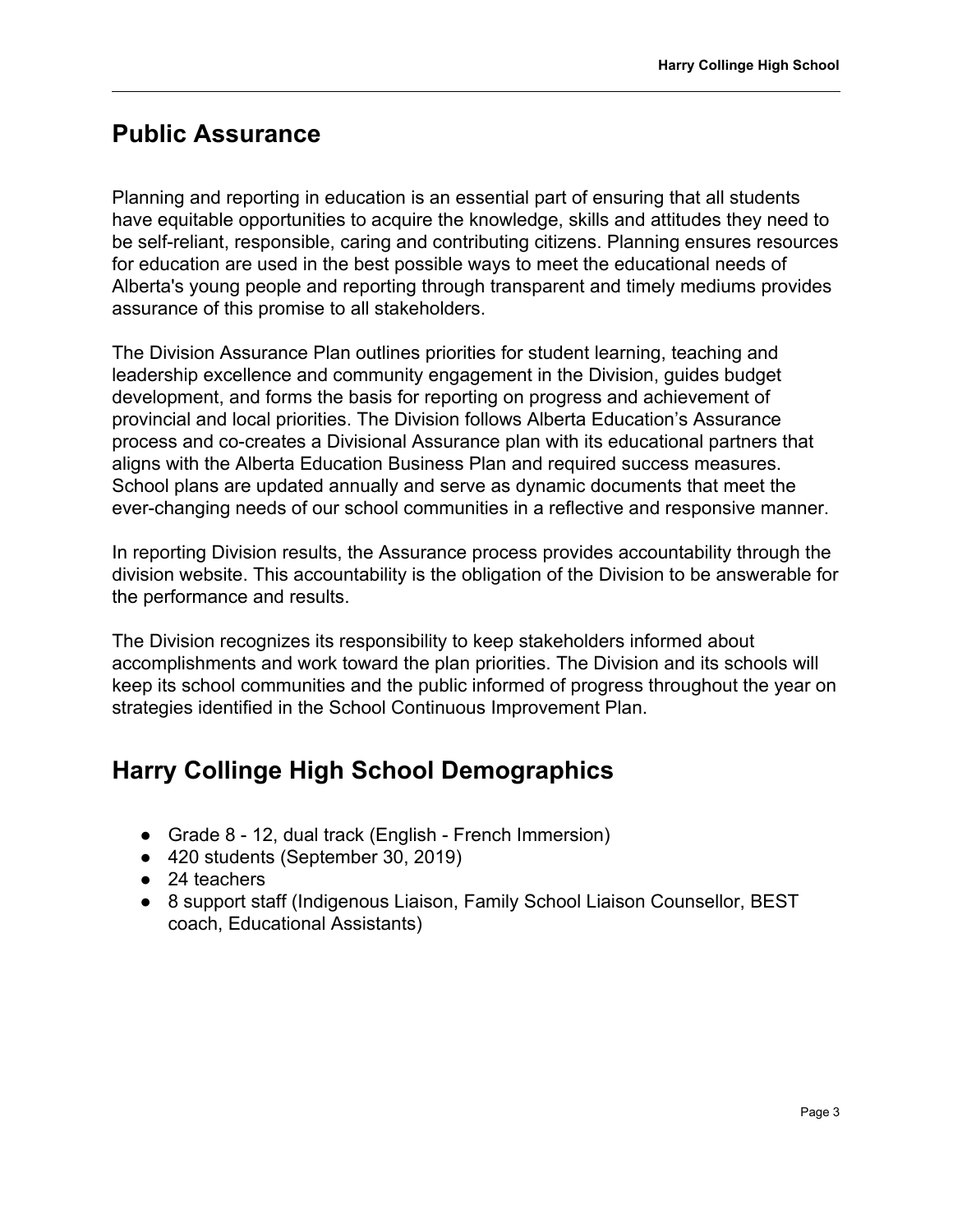### **Principal's Message**

Harry Collinge High School (HCHS) is a vibrant place to work and learn. We have an amazing team of people gathered together with the common goal of supporting our students' success. Students will find a wide variety of learning opportunities including academic, athletic, practical and performing arts as well as many extra-curricular activities. As a small rural school, we are particularly proud of the fact that we have maintained an impressive set of options including drama, shop, communications technologies and a highly awarded music program offering both concert band and the 'rock band' options. Moreover, our Guidance department continues to ensure that students have access to the work experience program and the Registered Apprenticeship Program (RAP).

Our French Immersion program has been a key part of HCHS for over 25 years and remains a priority. We are proud of the ongoing commitment to a robust French Immersion programming. In grade 8 and 9, we offer all core courses in French including Physical Education. HCHS French Immersion students are able to follow their academic programming in French right through to grade 12 with Social Studies 20 and French Language Arts 30 offered.

We continue to participate in the high school redesign initiative which pushes us to improve in nine foundational principles, including "meaningful relationships", "welcoming, caring, respectful and safe" and "educator roles and professional development". As part of our commitment to high school redesign, we continue with our Flex block for the 2019-2020 school year. For this year, we have moved Flex to the afternoon and early indications are that this has been a successful move. We have noted improved attendance and we continue to work on approaches that ensure that this flexible learning opportunity contributes to increased learning and improved achievement.

The development of our school's continuous improvement plan began in the spring of 2019 with the May release of the 2019 Accountability Pillar data. We first considered these data as a staff providing preliminary ideas as to priorities for the 2019-2020 school year. At our May school council meeting we reviewed the 2018-2019 SCIP and then considered the May 2019 data in order to solicit input and potential priorities for the 2019-2020 school year.

This cycle continued into the current school year with school council considering the May data as well as the October data (student achievement data). Staff worked with these data in staff meetings and, in particular, on our October 11, data PD day to elaborate the goals and strategies outlined in this document.

We are more excited than ever for the 2019-2020 school year and are eager to continue to improve in the areas of literacy and now, also, higher order thinking and problem solving.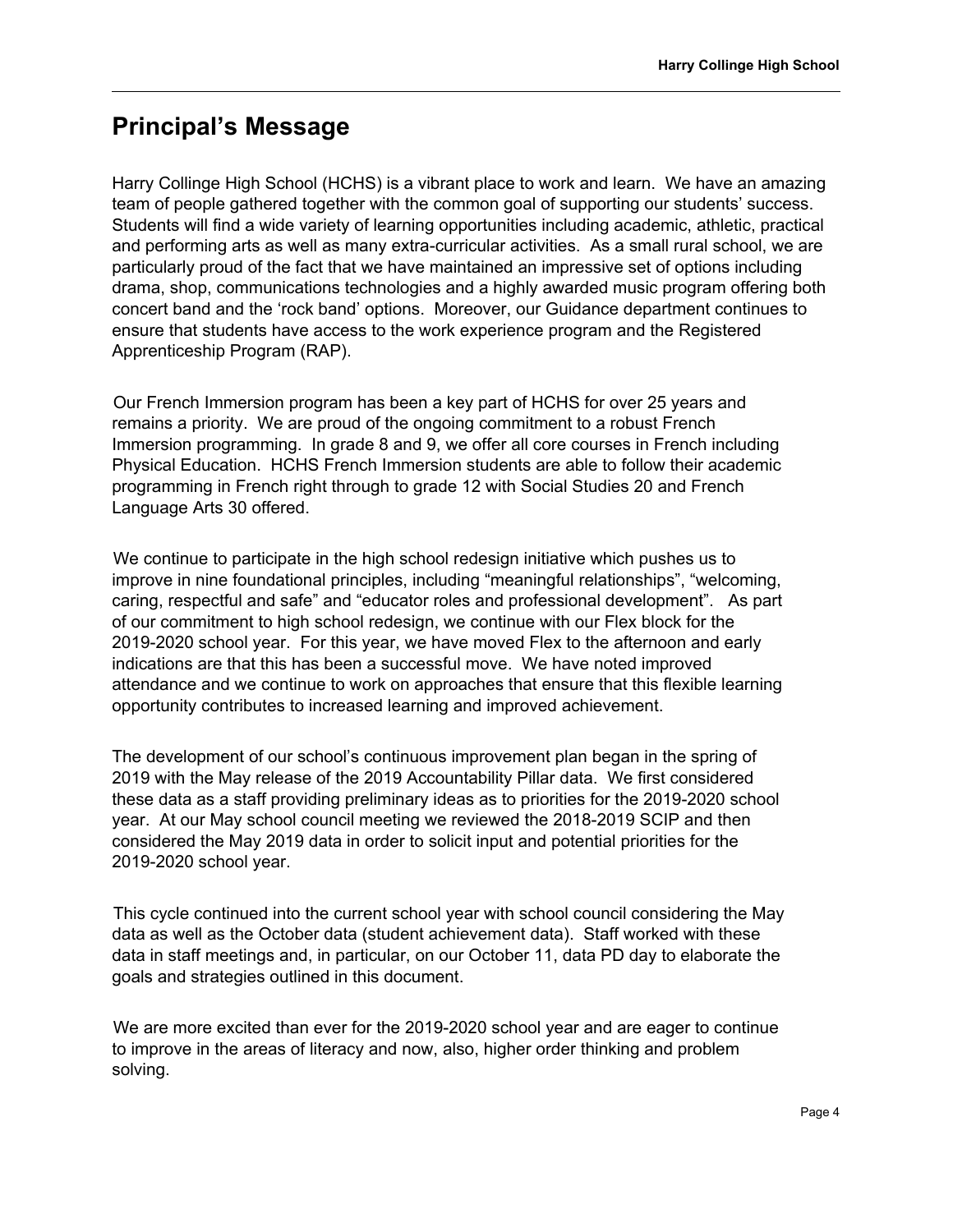#### **Alberta Education Reporting Requirements for Schools**

Requirements for School Results Reports: Schools must prepare a report of the school's results for the previous school year. Each jurisdiction establishes requirements for the content, process and format for school annual reports as part of its accountability system. Section 13 of the School Councils Regulation requires boards to give school councils the opportunity to provide advice on the development of school annual results reports. Alberta Education does not routinely collect or review the annual results reports prepared by individual schools. It is the responsibility of school jurisdictions to ensure through their accountability system that:

- Each school prepares its education report annually;
- Each school involves the school council in preparing the report; and
- Each school posts its report on the school's or the jurisdiction's website.

### **Accountability Pillar Report**

Alberta Education provides all school jurisdictions in Alberta with Accountability Pillar Reports in October and May of each year. The October report carries forward results for the measures of High School Completion, Drop Out Rate, Post-Secondary Transition Rate, and Rutherford Scholarship Eligibility Rate from the May Report.

Parents, students, and teachers are invited and encouraged to complete the Accountability Survey (created by Alberta Education and administered at schools for students and teachers). Parents with students in Grades 4, 7, and 10 complete paper surveys or an online survey option which are both mailed directly to them. All students in grades 4-12 and all teachers are provided opportunities by GYPSD schools to complete the survey. Surveys are typically open at the beginning of January until the third week of February and results of the survey are available in early October of the following school year.

Areas included on the Accountability survey and examples of questions asked to determine the ratings are as follows:

- 1. Safe and Caring
	- Students treat each other well at school, teachers care about students, students are safe at school, and students are safe on the way to and from the school.
- 2. Student Learning Opportunities
	- Opportunities that students have to learn another language, learn about art, learn about computers, drama, health, music, and PE, and opportunities that are available for students to learn a variety of subjects.
- 3. Student Learning Achievement
	- PATs Grades 6 & 9 and Diploma Exams Grade 12
- 4. Preparation for Lifelong Learning, World of Work, Citizenship
	- Students are taught attitudes and behaviours to be successful at work when they leave school, students follow the rules, help each other when they can, are involved in activities that help the community, and try their best, and students are taught the knowledge skills and attitudes that are necessary for lifelong learning.
- 5. Parental Involvement

● Extent of parental involvement in decisions about their child's education and decisions at school. 6. Continuous Improvement

● Quality of education in the past three years and the extent of students' pride in their school and willingness to recommend their school to others.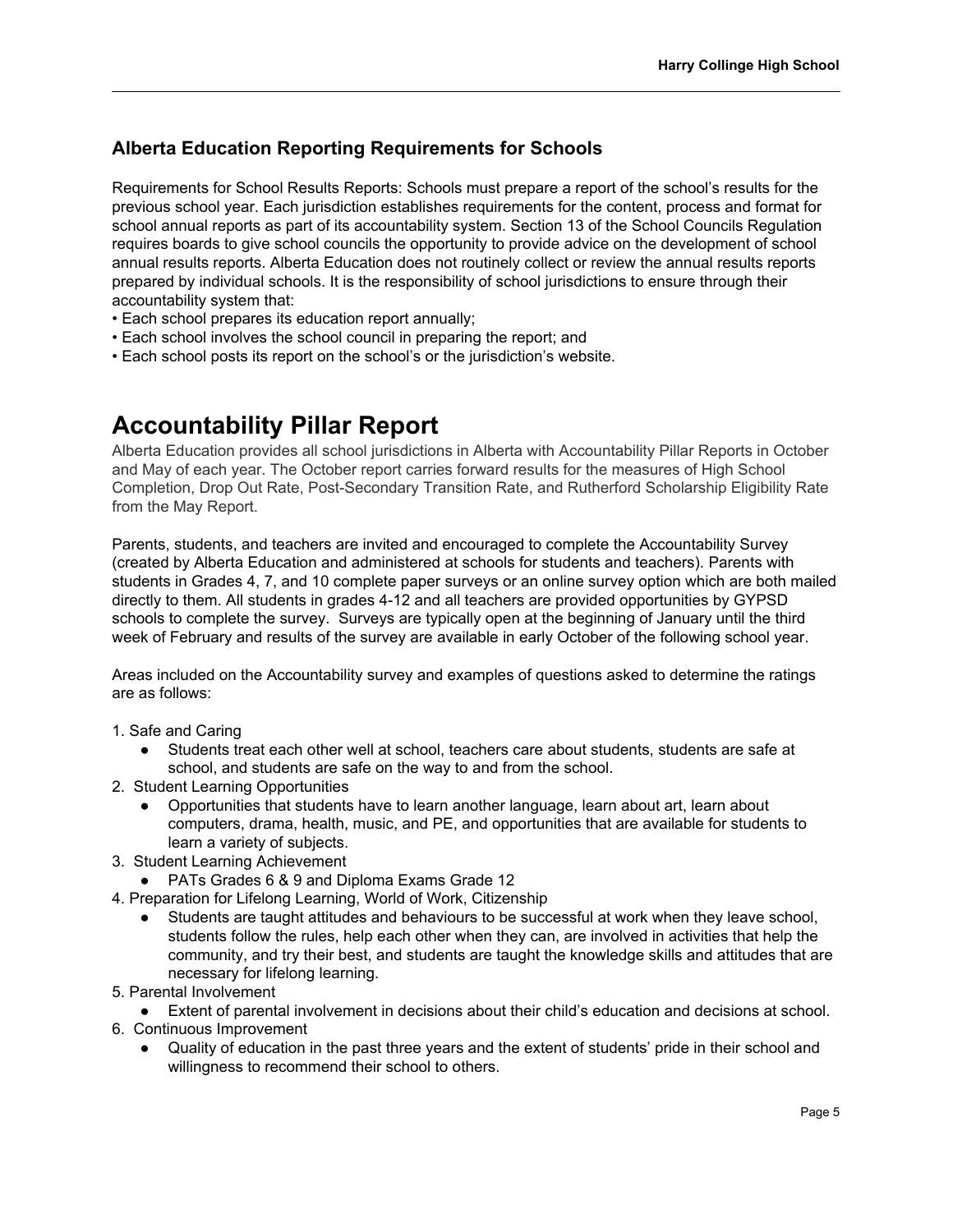### **Diploma and Provincial Results**

Grande Yellowhead Public School Division embraces the belief that all students can learn and develop their gifts. GYPSD Schools approach all measures of student success from within this philosophical framework. A vast array of classroom assessment practices, both formal and informal measures are employed to determine student success. Students receive the highest quality education and, in turn, the best opportunities to develop their gifts, talents, and potential in school and beyond.

## **Division Screening Tools**

GYPSD uses screening tools to assess how students are doing in reading comprehension and fluency ( Reading Readiness Screening Tool), writing (Highest Level of Achievement assessment), and mathematics (Mathletics Alberta Assessment Screening Test) to inform instruction to ensure the success of all students.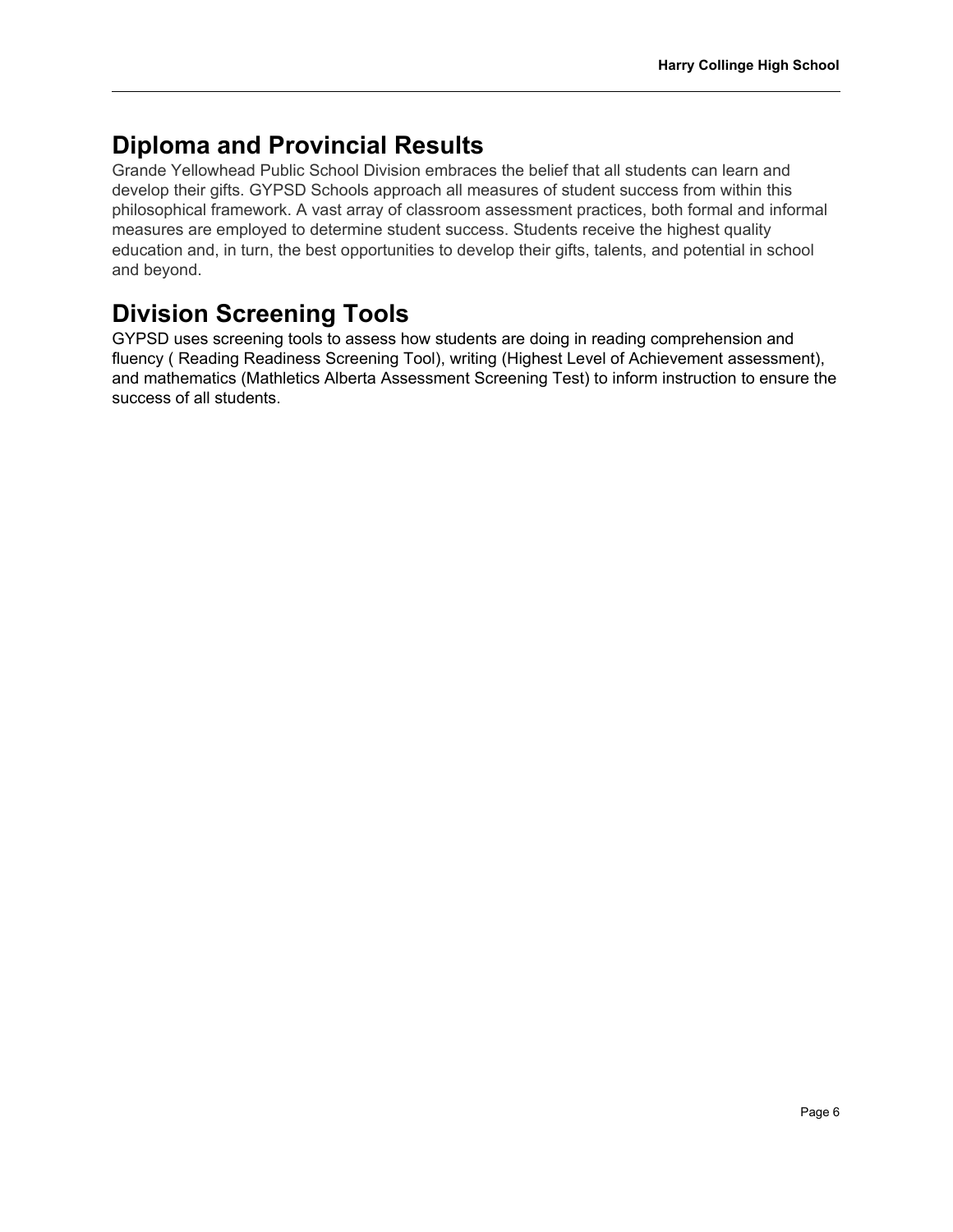## **Annual Education Results Report - October 2019**

| <b>Measure Category</b>                                          | <b>Measure</b>                             | <b>Harry Collinge High School</b> |                        |                                      | <b>Alberta</b>           |                               |                                      | <b>Measure Evaluation</b> |             |                  |
|------------------------------------------------------------------|--------------------------------------------|-----------------------------------|------------------------|--------------------------------------|--------------------------|-------------------------------|--------------------------------------|---------------------------|-------------|------------------|
|                                                                  |                                            | Current<br><b>Result</b>          | Prev<br>Year<br>Result | Prev <sub>3</sub><br>Year<br>Average | Current<br><b>Result</b> | Prev<br>Year<br><b>Result</b> | Prev <sub>3</sub><br>Year<br>Average | <b>Achievement</b>        | Improvement | <b>Overall</b>   |
| Safe and Caring Schools                                          | Safe and Caring                            | 83.7                              | 77.1                   | 80.3                                 | 89.0                     | 89.0                          | 89.3                                 | Intermediate              | Maintained  | Acceptable       |
| Student Learning Opportunities                                   | Program of Studies                         | 80.4                              | 77.9                   | 80.1                                 | 82.2                     | 81.8                          | 81.9                                 | High                      | Maintained  | Good             |
|                                                                  | <b>Education Quality</b>                   | 82.6                              | 77.3                   | 79.4                                 | 90.2                     | 90.0                          | 90.1                                 | Low                       | Maintained  | <b>Issue</b>     |
|                                                                  | Drop Out Rate                              | 3.0                               | 2.5                    | 3.0                                  | 2.6                      | 2.3                           | 2.9                                  | <b>High</b>               | Maintained  | Good             |
|                                                                  | High School Completion Rate (3 vr)         | 82.0                              | 69.9                   | 69.6                                 | 79.1                     | 78.0                          | 77.5                                 | Very High                 | Improved    | <b>Excellent</b> |
| Student Learning Achievement (Grades K-3)                        | PAT: Acceptable                            | 57.8                              | 55.0                   | 51.9                                 | 73.8                     | 73.6                          | 73.6                                 | VeruLow                   | Maintained  | Concern          |
|                                                                  | PAT: Excellence                            | 8.2                               | 5.6                    | 6.6                                  | 20.6                     | 19.9                          | 19.6                                 | VeruLow                   | Maintained  | Concern,         |
| Student Learning Achievement (Grades 10-12)                      | Diploma: Acceptable                        | 66.3                              | 82.6                   | 78.8                                 | 83.6                     | 83.7                          | 83.1                                 | VeryLow                   | Declined    | Concern,         |
|                                                                  | Diploma: Excellence                        | 5.6                               | 9.6                    | 3.5                                  | 24.0                     | 24.2                          | 22.5                                 | VeruLow                   | Maintained  | Concern          |
|                                                                  | Diploma Exam Participation Rate (4+ Exams) | 39.6                              | 46.1                   | 40.2                                 | 56.3                     | 55.7                          | 55.1                                 | Low                       | Maintained  | <b>Issue</b>     |
|                                                                  | Rutherford Scholarship Eligibility Rate    | 64.2                              | 59.7                   | 58.7                                 | 64.8                     | 63.4                          | 62.2                                 | Intermediate              | Maintained  | Acceptable       |
| Preparation for Lifelong Learning, World of<br>Vork, Citizenship | Transition Rate (6 vr)                     | 54.6                              | 50.4                   | 47.0                                 | 59.0                     | 58.7                          | 58.7                                 | Intermediate              | Improved    | Good             |
|                                                                  | Work Preparation                           | 70.6                              | 66.2                   | 69.7                                 | 83.0                     | 82.4                          | 82.6                                 | Low                       | Maintained  | <i>ssue</i>      |
|                                                                  | Citizenship                                | 67.1                              | 63.1                   | 64.1                                 | 82.9                     | 83.0                          | 83.5                                 | Low                       | Maintained  | Issue            |
| Parental Involvement                                             | Parental Involvement                       | 75.7                              | 68.9                   | 76.2                                 | 81.3                     | 81.2                          | 811                                  | Intermediate              | Maintained  | Acceptable       |
| Continuous Improvement                                           | School Improvement                         | 78.4                              | 74.1                   | 76.3                                 | 81.0                     | 80.3                          | 81.0                                 | High                      | Maintained  | Good             |

#### **Reading the Accountability Pillar**

The Accountability Pillar consists of a common set of performance measures and consistent, fair evaluations of results. Through the Accountability Pillar, increased emphasis is placed on achieving outcomes, reporting results and using results for informed decision making for the purpose of improving programs and student results in subsequent years.

#### Ratings:

Achievement - This is a comparison of current results to a set of standards

- a. Very Low (red)
- b. Low (orange)
- c. Intermediate (yellow)
- d. High (green)
- e. Very High (blue)

Improvement - This is a comparison of current results with the previous 3 year average

- a. Declined Significantly (red)
- b. Declined (orange)
- c. Maintained (yellow)
- d. Improved (green)
- e. Improved Significantly (blue)

Overall - Combines the achievement and the improvement results

- a. Excellent (blue)
- b. Good (green)
- c. Acceptable (yellow)
- d. Issue (orange)
- e. Concern (red)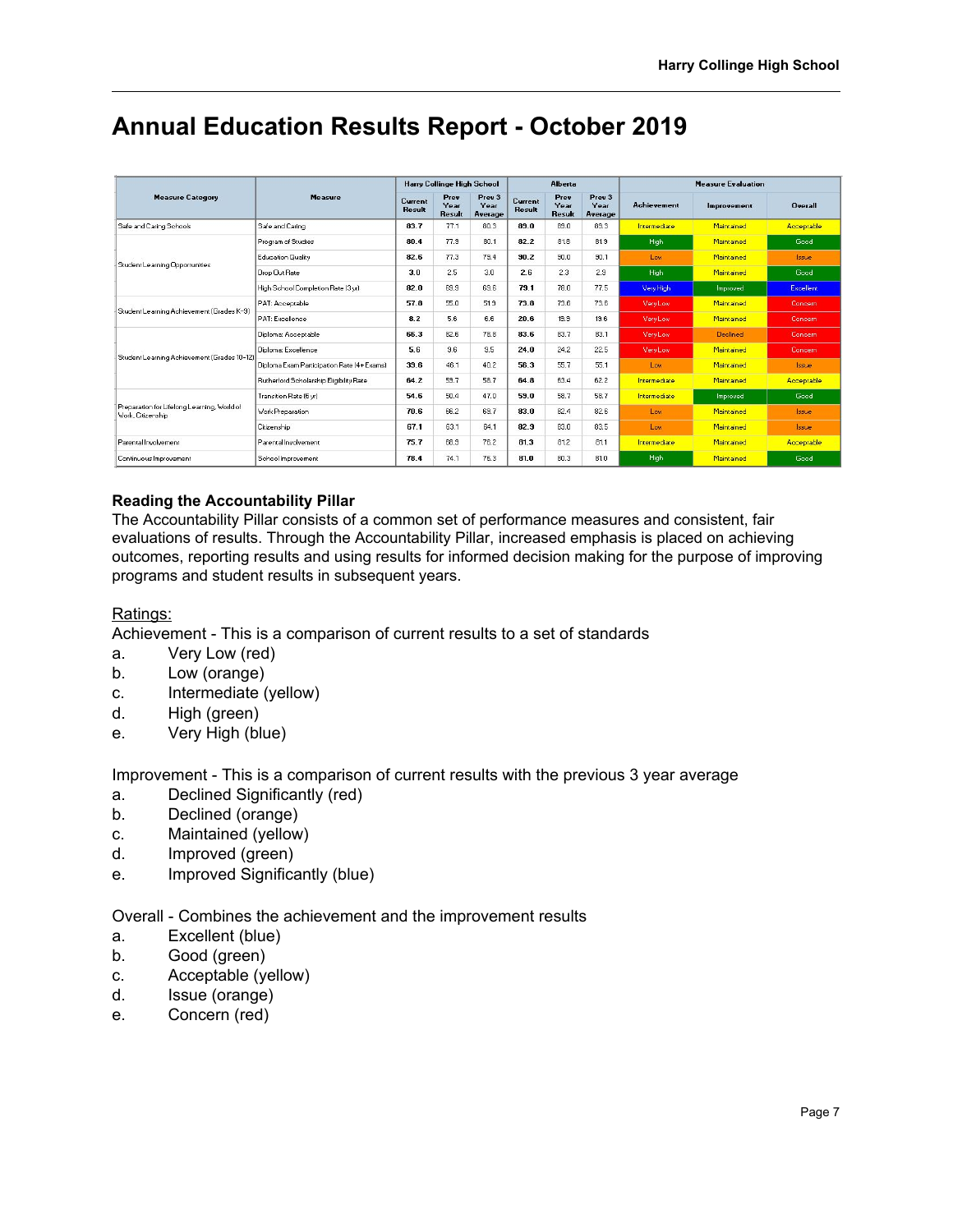### **School Data Story**

#### **Student Success: Creating Safe Caring Schools**

We were very pleased with the results of the May Accountability Pillar survey. In all of the non-academic areas, including education quality, citizenship, life-long learning and safe and caring, HCHS improved significantly. This is due in no small part to an amazing team of people who support students everyday to be their best.

These results are further confirmed by the information provided by the 2018-2019 COMPASS study, in which we have participated for 6 years. In the 2018-2019 version, the reported incidents of bullying dropped by 9% while the number of students reporting that they "feel part of the school" increased by 16%.

This is certainly not an area where we can rest on our successes. We must continue to look for areas to improve and identify strategies allowing us to do so. One of the suggestions coming from our School Council was a more explicit effort to teach students to care for one another. From that suggestion, we have elaborated a new initiative for citizenship centred on community volunteerism.

#### **Student Success: Academic Success**

As we did last year, we have again (re)established our school goals with a view to improve student learning as reported in the accountability pillar - most notably, the Provincial Achievement Tests (PATs) and Diploma exams (DIPs). We recognize that there remains room for growth in both of these areas; nevertheless, we are pleased to note improvement virtually across the board in our PAT results from June 2019. Of particular note is the improvement in English Language Arts 9 where we saw an improvement of 10%. We attribute the improvement to a number of factors, not the least of which was our focus on literacy for the 2018-2019 school year. We also recognize that staff professional development was embedded in regular staff meetings, classroom visits by administration and promising practices were shared among all staff.

We will continue to focus on literacy across the curriculum as we work to further improve student achievement in all subjects. For this year, we look to improve our student learning results at the excellence level (80%+) through work on higher order thinking and problem solving.

#### **Student Success: Indigenous Education**

The 2019 Accountability Pillar results continue to demonstrate overall strong results for our Indigenous students. The 3-year averages exceed those of the province in most categories. In particular, we see a significantly lower dropout rate than the province as well as a much higher 6 year transition to work rate among our Indigenous students.

Although our Diploma exam results are generally acceptable, we do also note a significant gap in Indigenous student learning at the grade 9 level as measured by the PAT results.

We continue to work with the Division's Indigenous leaders and remain optimistic that we will be able to find a long-term solution to support an on-site Indigenous Education Coordinator. In the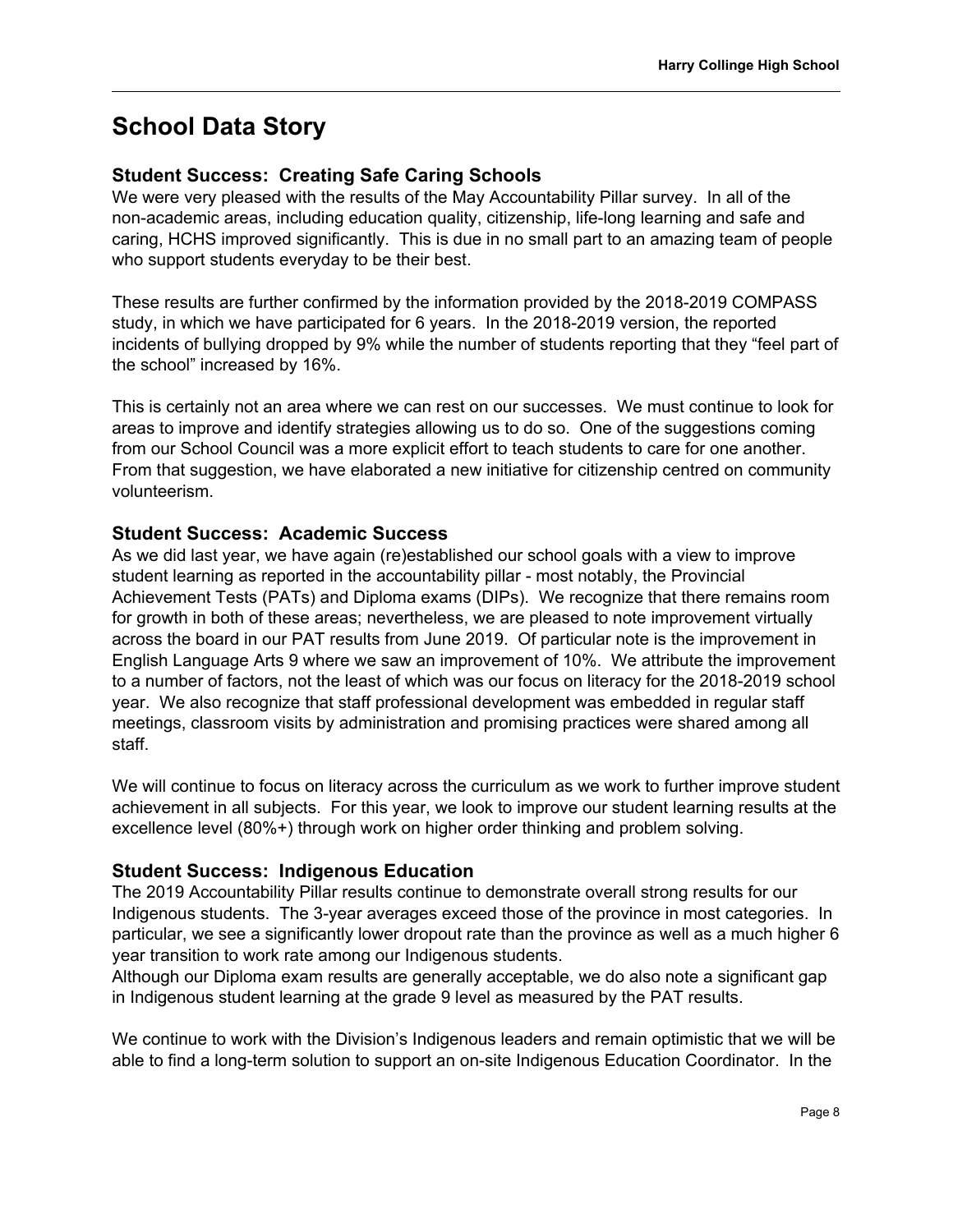meantime, we are pleased to have the opportunity to engage with the Hinton Friendship Centre and the Circle of Learning Project lead by their newly appointed Education Navigator.

#### **Teaching and Leadership Excellence**

The principal and assistant principals completed the Leadership Quality Standard leadership certification in the spring of 2019. We continue to review and reflect on our progress to exemplary leadership in all 9 competencies. One of the primary means to do so is our monthly Division Leadership Team (DLT) meetings at which all school leaders are provided the opportunity to develop their leadership and improve their practice.

We provide similar opportunities to our teachers at every staff meeting and PD day. We remain committed to the effective use of generative dialogue with all staff members, as well as formal evaluations for those under probationary contracts. We are excited this year to undertake a more formalized version of the ongoing classroom visits using the instructional rounds model to further focus our work ensuring exemplary teaching.

#### **Community Engagement**

We continue to engage our community through a variety of means. Our School Council is the primary means by which we involve parents in decision-making; however, we continue to publish a weekly newsletter to parents as was suggested at a School Council meeting in the 2018-19 school year. We regularly publish school events and accomplishments on local radio, Real Country, in their twice weekly segment, School Zone.

We have already offered a community information session (Vaping and Cannabis) and anticipate offering other similar sessions for our entire community.

#### **High School Redesign**

Further to the goals outlined below, we continue our journey in redesigning high school. Part of that work requires us to acknowledge and work on the Foundational Principles of High School Redesign. We strive to align our SCGP goals with our work in High School Redesign so as to optimize our improvement efforts.

The High School Redesign principles of "welcoming, caring, respectful and safe" and "meaningful relationships" align with our creating safe and caring schools goal. This year, we have elected to change our focus to developing citizenship and ensuring students care for one another. It is further supported with the Legends Room (Indigenous Liaison) and the Chill Room (BEST Success coach).

Our academic success goals are further supported by the High School Redesign Foundational Principle of "educator roles and professional development". In modeling our school-level professional meeting time after the leadership development at DLT, we hope to maximize the professional learning opportunities for all staff. With a focus on quality professional development specifically in literacy, we anticipate improved student achievement. We continue to place a strong emphasis on instructional leadership both at the school and division level.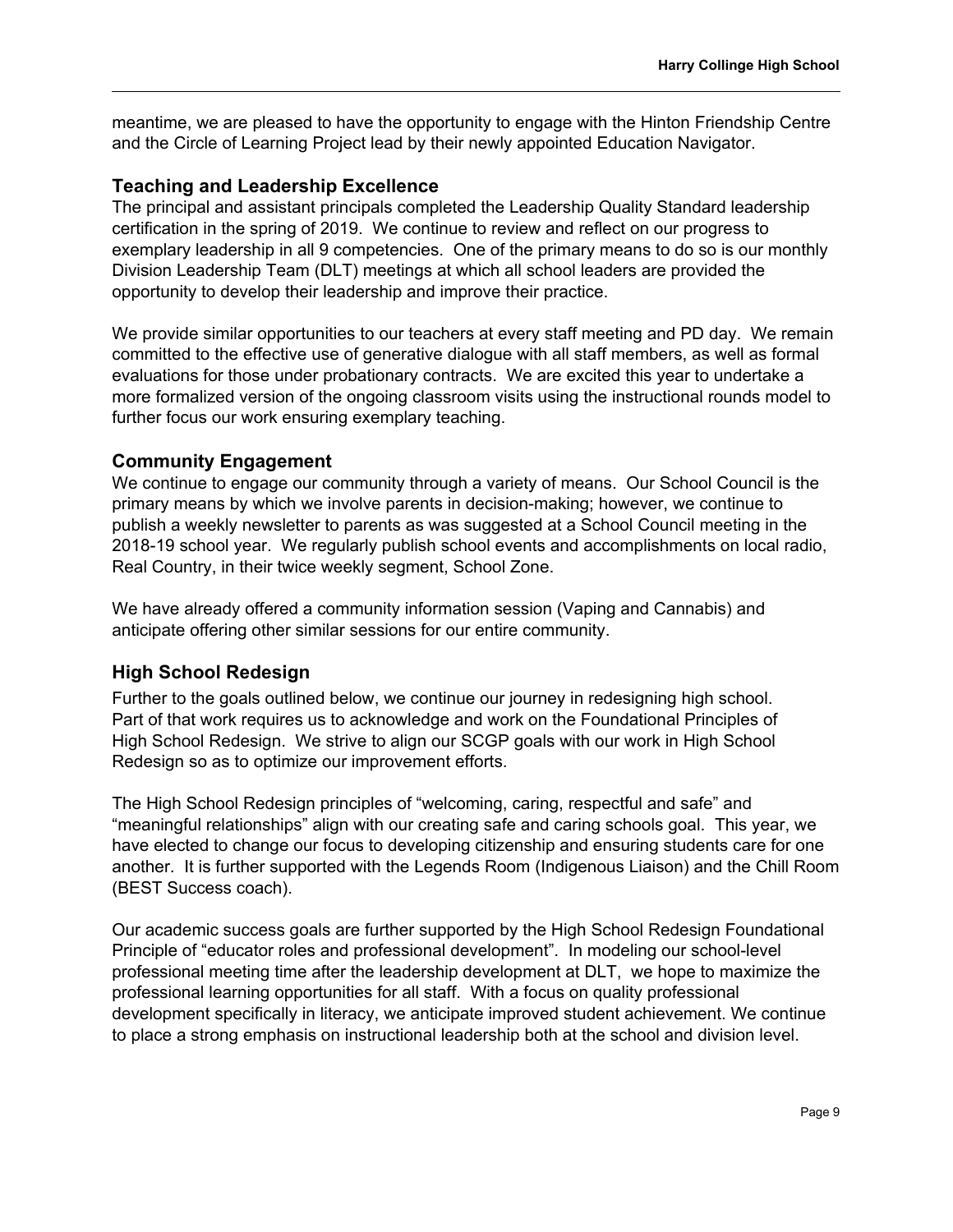### **Instructional Focus**

As already mentioned, for the 2019-2020 school year, we will continue to work on developing literacy across the curriculum. Obviously, one would expect to see improvements in English language arts; however, we know that literate students are successful students and anticipate improved student achievement in all areas.

New for this year, we will add a focus on higher order thinking and problem solving. In doing so, we hope to see an improvement in our students' achievement at the excellence level on both the Provincial Achievement Tests and Diploma Exams.

# **School Improvement Goals Student Success**

| <b>SMARTE GOAL</b>                                                                                                                                                                                               | <b>STRATEGIES</b>                                                                                                                                                                                                                    |  |  |  |
|------------------------------------------------------------------------------------------------------------------------------------------------------------------------------------------------------------------|--------------------------------------------------------------------------------------------------------------------------------------------------------------------------------------------------------------------------------------|--|--|--|
| <b>Creating Safe and Caring Schools</b><br>Teaching kids to care for others<br>through volunteerism.                                                                                                             | Community hours required (10/yr).<br>$\bullet$<br>Student work displayed in Learning<br>$\bullet$<br>Commons<br>Community service projects (snow<br>shoveling to more involved projects).                                            |  |  |  |
| <b>Evidence of Success</b><br>Improved Accountability Pillar results.<br>Increase in social media hits<br>Increase in graduation rate                                                                            |                                                                                                                                                                                                                                      |  |  |  |
| <b>Academic Success</b><br>Increase student achievement<br>through a focus on higher order<br>thinking skills.                                                                                                   | Concept-based learning strategies and<br>$\bullet$<br>plans<br>Common professional time to develop<br>high level common assessments and<br>activities<br>Generative dialogue focused on higher<br>$\bullet$<br>order thinking skills |  |  |  |
| <b>Evidence of Success</b><br>Improved student success on PAT and DE<br>In particular increased rates of students achieving at the excellence level<br>Narrower discrepancy between school-awarded and exam mark |                                                                                                                                                                                                                                      |  |  |  |
| <b>Indigenous Education</b><br>Indigenous students see themselves<br>and their culture fairly represented in<br>lessons.                                                                                         | <b>Teachers access Indigenous Education</b><br>$\bullet$<br>Coordinator for knowledge and ideas.                                                                                                                                     |  |  |  |
| <b>Evidence of Success</b><br>All students regularly recognize the Indigenous perspective in a lesson/activity.                                                                                                  |                                                                                                                                                                                                                                      |  |  |  |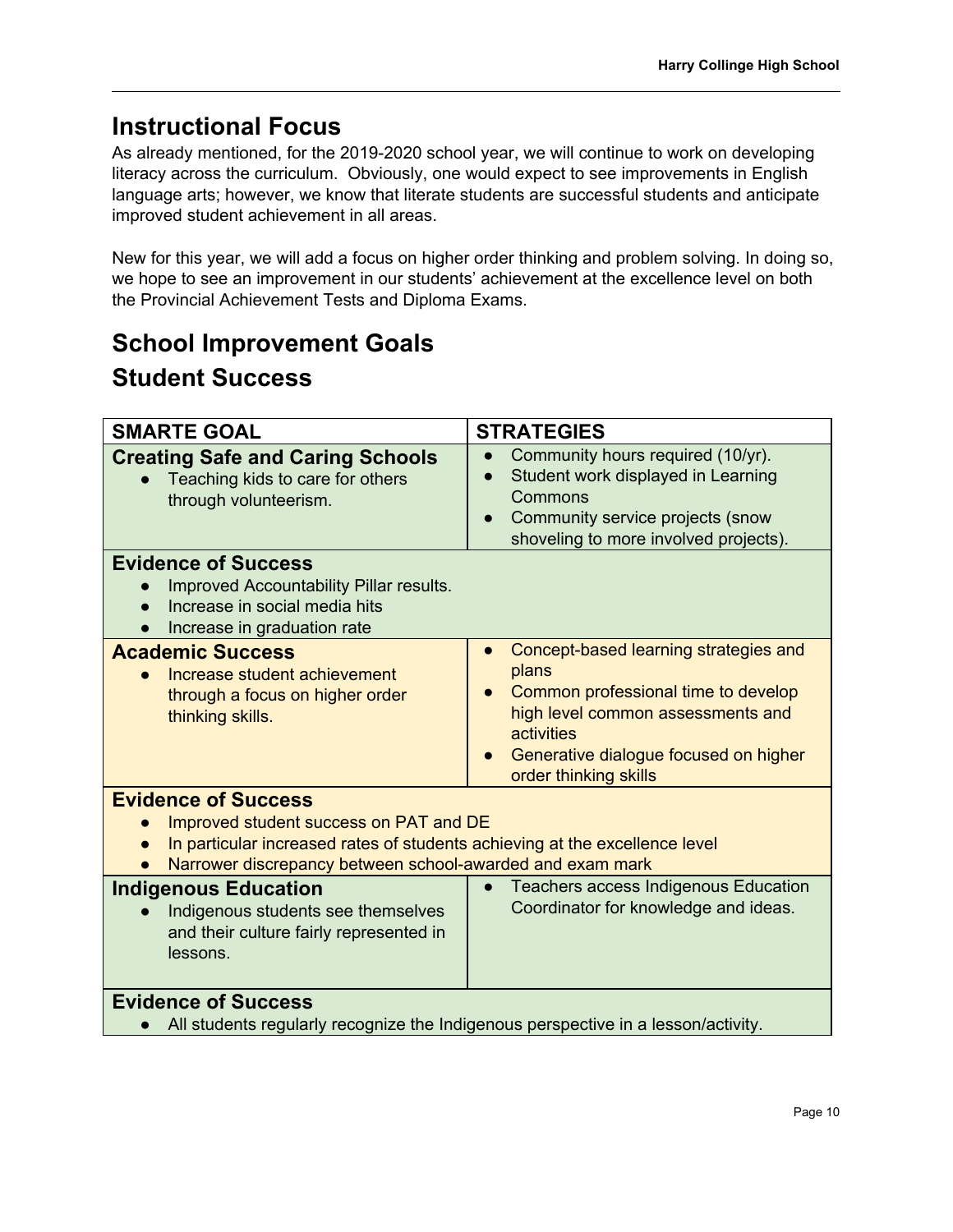# **Teaching and Leadership Excellence**

| <b>SMARTE GOAL</b>                                                                                                                                  | <b>STRATEGIES</b>                                                                                                                                                          |  |  |  |  |
|-----------------------------------------------------------------------------------------------------------------------------------------------------|----------------------------------------------------------------------------------------------------------------------------------------------------------------------------|--|--|--|--|
| <b>Leadership Quality Standard</b><br>School leaders demonstrate<br>exemplary leadership.                                                           | Weekly meetings to collaborate.<br>Opportunities for all school leaders to<br>$\bullet$<br>develop skills (PD days, staff meetings,<br>$etc.$ )                            |  |  |  |  |
| <b>Evidence of Success</b><br>student achievement and Safe and Caring data.                                                                         | Exemplary school leadership as evidenced by Accountability Pillar results including                                                                                        |  |  |  |  |
| <b>Teaching Quality Standard</b><br>• Teachers demonstrate exemplary<br>instructional practice.                                                     | Generative dialogue in daily classroom<br>$\bullet$<br>visits.<br>Instructional rounds include teachers as<br>$\bullet$<br>observers.<br>Staff meetings as PD<br>$\bullet$ |  |  |  |  |
| <b>Evidence of Success</b><br>Exemplary teaching as evidenced by student achievement.<br>HCHS teachers leading in zone and divison PD.<br>$\bullet$ |                                                                                                                                                                            |  |  |  |  |

# **Community Engagement**

| <b>SMARTE GOAL</b>                                                                                                          | <b>STRATEGIES</b>                                                                                                                                                                                                                                               |
|-----------------------------------------------------------------------------------------------------------------------------|-----------------------------------------------------------------------------------------------------------------------------------------------------------------------------------------------------------------------------------------------------------------|
| <b>Engaging Students</b><br>Students demonstrate care for others<br>in their community (HCHS and<br>Hinton).                | Create expectations for volunteerism.<br>$\bullet$<br>Provide opportunities to volunteer in the<br>$\bullet$<br>community.<br>Invite students to participate in school<br>$\bullet$<br>decision-making (pizza with the<br>principal, ad-hoc focus groups, etc.) |
| <b>Evidence of Success</b><br>Improved attendance rates<br>$\bullet$                                                        | Increased sense of safe and caring as measured by COMPASS and Acct. Pillar.                                                                                                                                                                                     |
| <b>Engaging Staff</b><br>Staff have meaningful influence on<br>school priorities and goals.                                 | Focused staff meetings allow for<br>$\bullet$<br>stakeholder input<br>Staff respond to their own interpretation<br>$\bullet$<br>of school data                                                                                                                  |
| <b>Evidence of Success</b><br>Improvement)<br>Volunteer involvement in Instructional Rounds (as both observer and observed) | Improved Accountability Pillar results (Education Quality, Safe and Caring, School                                                                                                                                                                              |